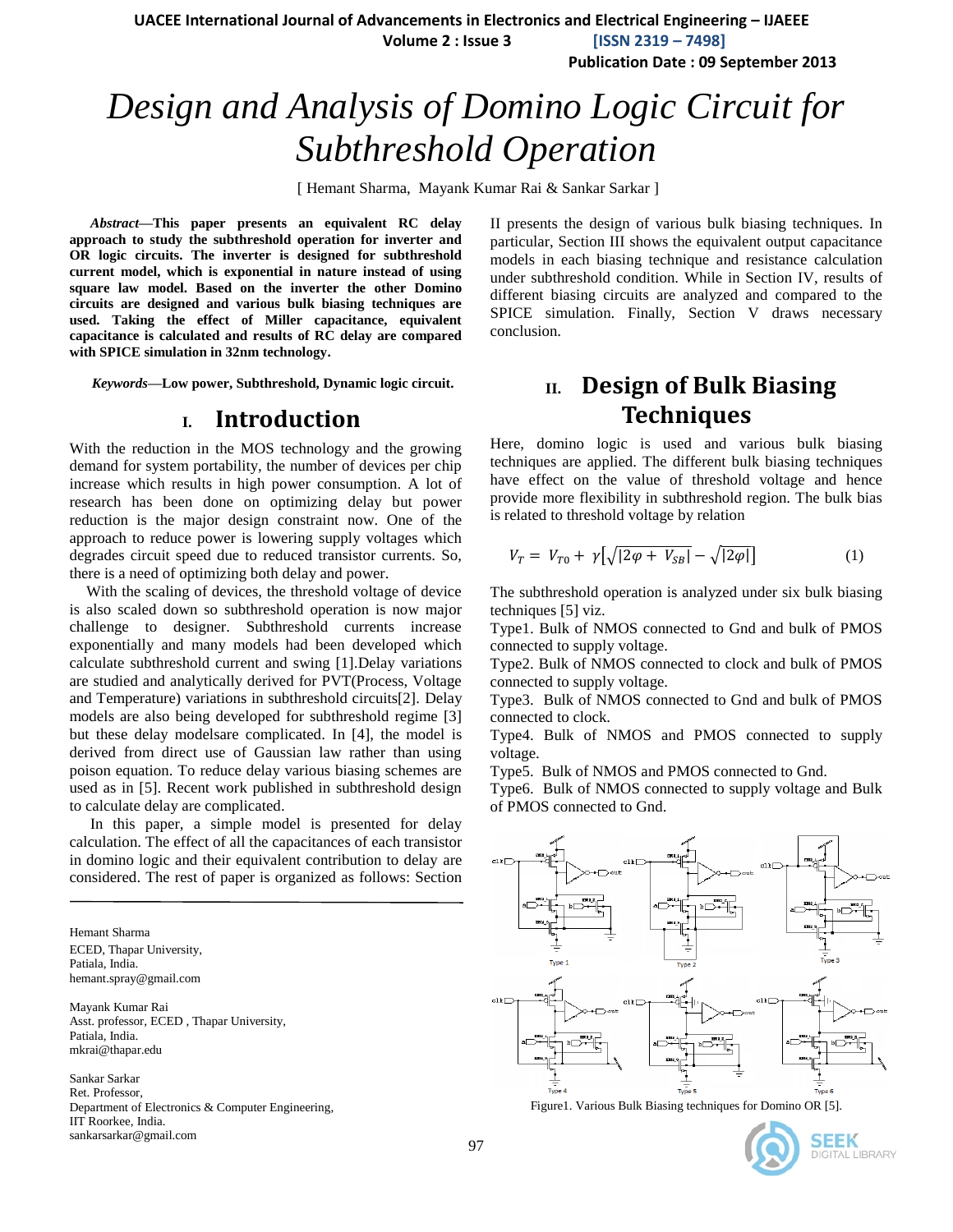Based on these biasing Techniques the theoretical model is formed and the equivalent capacitance is calculated.

When the input voltage is below the threshold voltage, the MOS enters into subthreshold region. Subthreshold region is the small region between the point where weak inversion and strong inversion occurs. In this region the current through the drain terminal is exponential function of voltages given by following relation

$$
I_{ds} = I_0 \left[ 1 - e^{-V_{ds}/V_t} \right] e^{((V_{gs} - V_{th} - V_{off})/nV_t)} \tag{2}
$$

Where, 
$$
I_0 = \mu \frac{W}{L} \sqrt{\frac{q \epsilon_{si}(NDEP)}{2\varphi_s}} V_t^2
$$
 (3)

In the above equation,  $V_t$  is the thermal equivalent of voltage, *n* is DIBL coefficient and  $V'_{off}$  is offset voltage. Based on this equation, we design a symmetric inverter and we get following equation.

$$
\frac{\mu_n(\frac{W}{L})_n}{\mu_p(\frac{W}{L})_p} \sqrt{\frac{NDEP_n}{NDEP_p}} e^{(|V_{Tp}| - V_{Tn})/nV_t} = 1
$$
\n(4)

Putting typical values of these parameters, we find( $W/L$ )<sub>n</sub> = 2.1 ( $W/L$ )<sub>p</sub>. On the basis of this inverter the various circuits (static AND, static OR, domino AND and domino OR) for worst case are designed. For static circuits, the symmetric AND gate has  $(W/L)_n = 4.2 (W/L)_p$  and OR gate has  $(W/L)_n = 1.905 (W/L)_p$ . Similarly for domino AND (with keeper) has  $(W/L)_n = 12.6 (W/L)_p$  and domino OR (with keeper) has  $(W/L)_n = 8.4 (W/L)_p$ . These aspect ratios are used in simulation and result is verified.

# **III. Parasitic Extractions**

### *A. Output Capacitance*

In this section the internal capacitances which are charged or discharged during each input are analyzed. Here, inverter circuit is shown in figure 2 and its equivalent output capacitances have been shown in table-1 for various input conditions.

TABLE I. OUTPUT CAPACITANCES OF A INVERTER

| $V_{in}$ | $\mathcal{C}_{out}$           |
|----------|-------------------------------|
|          | $C_{gd1} + C_{bd2} + C_{gd2}$ |
|          | $C_{gd1} + C_{bd1} + C_{gd2}$ |

During a rise time transition the input of a inverter must change from 1 to 0 (as output changes from 0 to 1). In this phase, the output capacitance of both the cases are to be considered as in rising transition. But during discharging or falling input, only those capacitors will be discharged which are charged during previous case (Out=1). The effect of miller capacitance which will be further added to output load capacitance is also taken into account.



Figure 2. Schematic of an inverter.

### *B. Capacitance In Subthreshold Region*

The capacitances strongly influence the gate delay. These parasitic capacitances are even more important in subthreshold. So they have to be considered carefully [6]. The parasitic capacitances are of three types namely junction capacitance  $C_i$ , overlap capacitance  $C_{ov}$ , fringing capacitances (inner fringing capacitance  $C_{if}$  and outer fringing capacitances  $C_{ofside}$ ,  $C_{oftop}$ ,  $C_{ofdir}$ ). From [6-7], the capacitances per unit width are modeled by

$$
C_{ov} = \frac{\epsilon_{ox} L_{ov}}{t_{ox}}
$$
 (5)

$$
C_{if} = 2\epsilon_{si} \ln\left(1 + \frac{\lambda_j}{2t_{ox}}\right)
$$
\n
$$
C_{i} = \frac{t_{ox} + t_{gate}}{2\pi\epsilon} \quad \text{or} \quad \lambda \tag{5}
$$

$$
C_{ofside} = \epsilon_{ox} \left( \frac{\iota_{ox} + \iota_{gate}}{\iota_{gsd}} - 0.55 \right) \tag{7}
$$

$$
C_{oftop} = \frac{2 \times 0.8 \epsilon_{ox}}{\pi} ln\left(1 + \frac{L_g}{2L_{gsd}}\right)
$$
(8)

$$
C_{\text{of}} = \frac{0.8 \epsilon_{\text{ox}}}{\pi} \ln \left( \left( M^2 - 1 \right) \left( \frac{M^2}{M^2 - 1} \right)^{M^2} \right) \tag{9}
$$

$$
C_{BX} = \frac{C_j * AX}{\left[1 - \frac{v_{BX}}{PB}\right]^M} + \frac{C_{jsw} * PX}{\left[1 - \frac{v_{BX}}{PB}\right]^{MJSW}}
$$
(10)

$$
C_{gdox} = 0.4 WL_{eff} C_{ox}^{1.781}
$$
 (11)

$$
C_{gsox} = 0.6 \, WL_{eff} C_{ox} \tag{12}
$$

Where,  $t_{gate}$  is gate electrode height,  $X_i$  is source/drain diffusion depth and  $L_{gsd}$  is distance between gate and the source/drain metal electrodes. From the design Rule, we see that  $L_g = 2L_{gsd}$ . In eqs.(11)and(12), capacitance partition is assumed 40/60. Other parameters are extracted from BSIM 4.0model level 54[8] like,  $C_{ov} = 69.576 pF/m$ ,  $C_{if} =$ 122.143 pF/m ,  $C_{ofside} = 15.750 pF/m$  ,  $C_{oftop} =$ 12.189 pF/m,  $C_{ofdiff} = 50.184$  pF/m,  $C_{gdox} = 590pF/m$ 

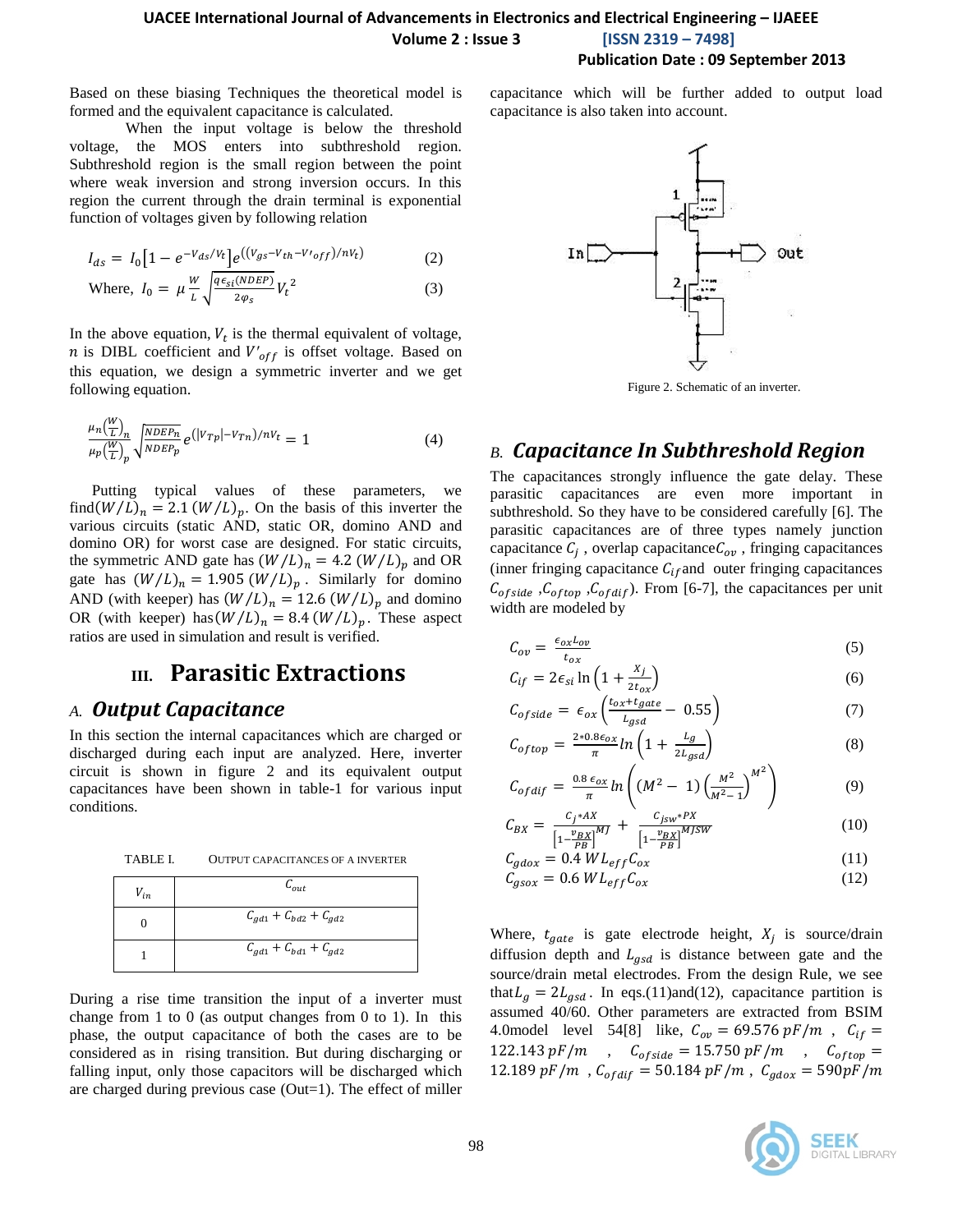**Volume 2 : Issue 3 [ISSN 2319 – 7498]**

#### **Publication Date : 09 September 2013**

and  $C_{gsox} = 896.58pF/m$ . The value of the gate to source capacitance,  $C_{gs} = 1.167 nF/m$  and  $C_{gd} = 0.860nF/m$ . The available expressions of output capacitance in Table 1are considered for two cases(In=0 and In=1) in the operation of CMOS inverter. Similarly, for domino OR, the output capacitances up till intermediate node(out1) are given in table 2 for specific input transitions.



Out1 is input to inverter, so the Input capacitance  $(C_{as})$  of inverter is also added to load capacitance at Out1 whose practical value is very small as compared to other capacitance. Here, some of capacitances are connected to nodes which do not give full output swing, so equivalent capacitance on that node will be lesser than these values. Let us assume  $V_n$  is the node voltage of a node n and capacitances connected with this node n are  $C_{n1}$ ,  $C_{n2}$  and  $C_{n3}$ . So  $C_{Total_n} = \frac{V_n}{V_n}$  $\frac{v_n}{V_{DD}}(C)$  $C_{n3}$ ). Moreover, Taking Miller effect into consideration, there is a coupling between input and output  $(C_{gd})$  so net output capacitance will be twice that of coupling capacitance  $(2C_{gd})$ .

### *C. Calculation Of Resistance*

The subthreshold current is of exponential nature so resistance offered by NMOS or PMOS during discharging and charging is very critical. Small change in voltage may change current by many folds. So, here we calculate average resistance offered by the weakly inverted channel which is defined as change in  $V_{DS}(0$  to  $V_{DD}$ ) by change in current at that  $V_{DS}$ .

$$
R = \frac{V_{DS}}{\mu \frac{W}{L} \sqrt{\frac{q\epsilon_{si}(NDEP)}{2\varphi_s}} V_t^2 \left[1 - e^{-V} ds/Vt\right] e^{\left(\left(V_{gs} - V_{th} - V\right) / \eta V_t\right)}} \tag{13}
$$

By putting values from BSIM model 4.0 [8], the practical value of Average resistance comes out to be  $1.388 * 10<sup>5</sup> \Omega$  for NMOS of 101nm/32nm and PMOS of 48nm/32nm. This value is very obvious as the  $V_{DS}$  is of order of a few milli volts and the current is of order of a few nano Amperes.

# **IV. Results and Discussions**

For simulation at 32nm technology node, predictive technology model (PTM)[8] is used and a 0.1GHz pulse of 0.5ns rise time provides input to CMOS inverter with load 1fF. 10 to 90% of rising and falling transition approach of input and output signal is used to calculate average delay. During rise time, all the capacitances (both Out1=0  $\&$  1) are to be considered and during fall time calculations, only capacitances which were charged during previous case and also connected to output are to be considered. These observations are quiet obvious as during transition of output, neither it is complete logic 1 nor logic 0 so we have to take the effect of both the cases during rise time. But when output node is falling, the capacitances charged during previous case(when out=1) are to be discharged.

| <b>GATE</b>      |        | $A=0, B=1, Out1=0$                                                                                                                                                                     | $A=0, B=0, Out1=1$                                                                                                                                       |  |  |
|------------------|--------|----------------------------------------------------------------------------------------------------------------------------------------------------------------------------------------|----------------------------------------------------------------------------------------------------------------------------------------------------------|--|--|
|                  | Type 1 | $C_{\rm{gd1}}$ , $C_{\rm{bd1}}$ , $C_{\rm{bd5}}$ , $C_{\rm{gs3}}$ , $C_{\rm{gd4}}$ , $C_{\rm{gd3}}$                                                                                    | $C_{\rm gd5}$ , $C_{\rm gd2}$ , $C_{\rm bd2}$ , $C_{\rm bd3}$ , $C_{\rm gd3}$                                                                            |  |  |
|                  | Type 2 | $C_{\text{gd1}}$ , $C_{\text{bd1}}$ , $C_{\text{bd5}}$ , $C_{\text{bd2}}$ , $C_{\text{bd3}}$ , $C_{\text{bs3}}$ , $C_{\text{gs3}}$ , $C_{\text{gd4}}$<br>$C_{\rm bd4}$ , $C_{\rm gd3}$ | $C_{\text{gd5}}$ , $C_{\text{gd2}}$ , $C_{\text{gd3}}$                                                                                                   |  |  |
|                  | Type 3 | $C_{\rm gd3}$ , $C_{\rm gd1}$ , $C_{\rm bd1}$ , $C_{\rm bd5}$ , $C_{\rm gs3}$ , $C_{\rm gd4}$                                                                                          | $C_{\rm gd5}$ , $C_{\rm gd2}$ , $C_{\rm bd2}$ , $C_{\rm gd3}$ , $C_{\rm bd3}$                                                                            |  |  |
| Domino OR        | Type 4 | $C_{\rm gd1}$ , $C_{\rm bd1}$ , $C_{\rm bd5}$ , $C_{\rm bd2}$ , $C_{\rm bd3}$ , $C_{\rm gs3}$ , $C_{\rm bs3}$ , $C_{\rm gd4}$ ,<br>$C_{\rm bd4}$ , $C_{\rm gd3}$                       | $C_{\text{gd5}}$ , $C_{\text{gd2}}$ , $C_{\text{gd3}}$                                                                                                   |  |  |
|                  | Type 5 | $C_{\text{gd1}}$ , $C_{\text{bd5}}$ , $C_{\text{gs3}}$ , $C_{\text{gd4}}$ , $C_{\text{gd3}}$                                                                                           | $\mathsf{C}_{\text{bd}1}, \mathsf{C}_{\text{gd}5}, \mathsf{C}_{\text{gd}2}, \mathsf{C}_{\text{bd}2}, \mathsf{C}_{\text{bd}3}, \mathsf{C}_{\text{gd}3}$ , |  |  |
|                  | Type 6 | $C_{\rm gd1}$ , $C_{\rm bd5}$ , $C_{\rm bd2}$ , $C_{\rm bd3}$ , $C_{\rm gs3}$ , $C_{\rm bs3}$ , $C_{\rm gd4}$ ,<br>$C_{\rm bd4}$ , $C_{\rm gd3}$                                       | $C_{\text{bd1}}$ , $C_{\text{gd5}}$ , $C_{\text{gd2}}$ , $C_{\text{gd3}}$                                                                                |  |  |
| <b>Static OR</b> |        | $C_{\rm bd2}$ , $C_{\rm gd4}$ , $C_{\rm gd2}$                                                                                                                                          | $C_{gs2}$ , $C_{gd1}$ , $C_{gd2}$ , $C_{gd3}$ , $C_{bd3}$ , $C_{bd4}$ ,<br>$C_{gd4}$                                                                     |  |  |

TABLE II. OUTPUT CAPACITANCE AT OUT1 FOR OR

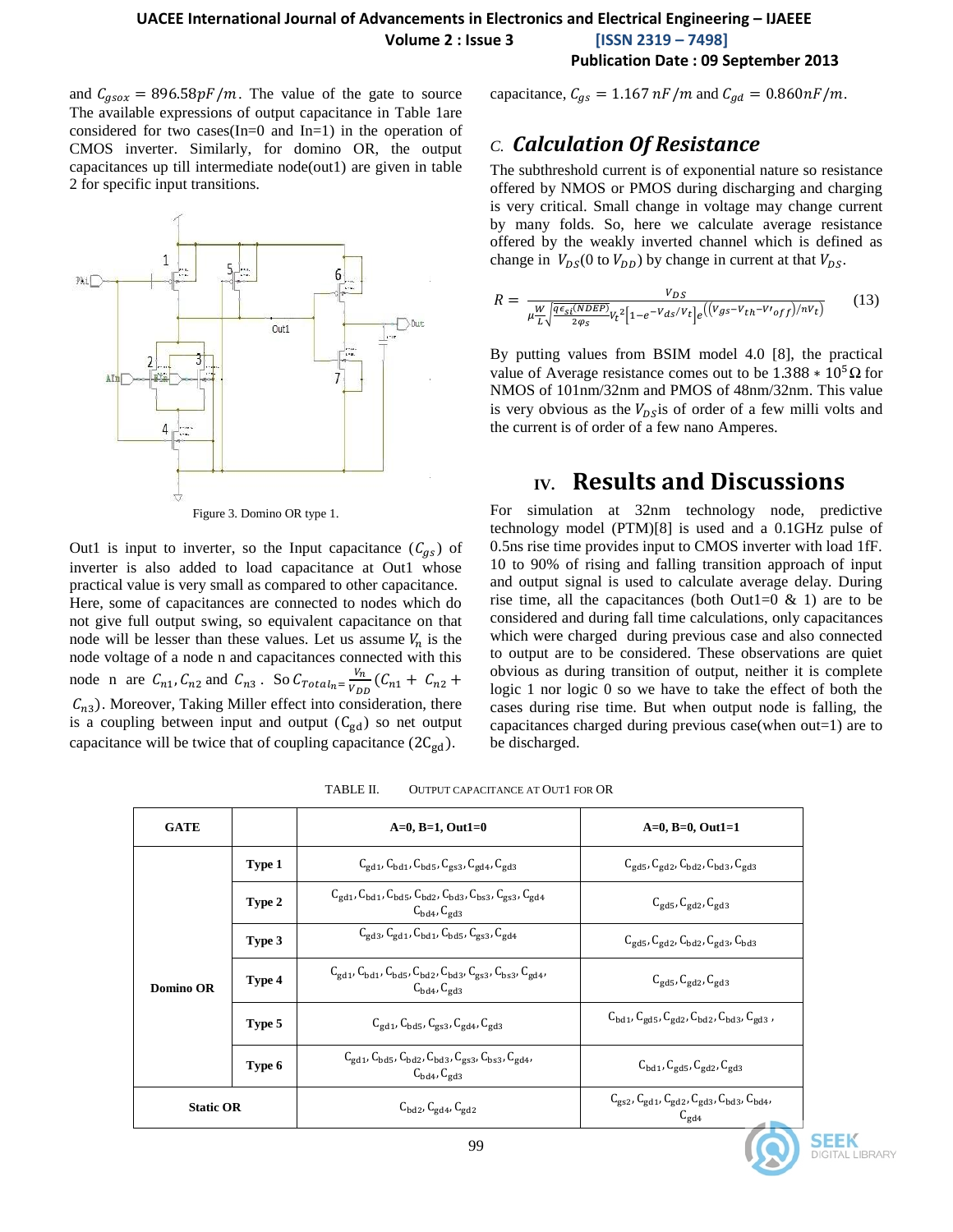## **UACEE International Journal of Advancements in Electronics and Electrical Engineering – IJAEEE Volume 2 : Issue 3 [ISSN 2319 – 7498]**

### **Publication Date : 09 September 2013**

The RC delay is calculated and the 90% average delay is given by 2.2RC. OR logic gate circuit (Both domino and static) contains a NOR gate followed by an inverter. So, average delayfor NOR (at out1) is shown in table-3. Table-3 shows that domino OR type 4 has lower value of 90% average delay as compared to other cases. It is due to the fact that net output capacitance during fall time is lowest in Type 4 as shown in table-2.

| TABLE III. | <b>CALCULATED 90% AVERAGE DELAY</b> |
|------------|-------------------------------------|
|            | AT OUT1                             |

| <b>GATE</b>      |        | <b>Average Delay(ps)</b> |  |  |
|------------------|--------|--------------------------|--|--|
| <b>Static OR</b> |        | 204.59                   |  |  |
|                  | Type 1 | 338.74                   |  |  |
|                  | Type 2 | 327.64                   |  |  |
| <b>Domino OR</b> | Type 3 | 338.65                   |  |  |
|                  | Type 4 | 327.63                   |  |  |
|                  | Type 5 | 411.40                   |  |  |
|                  | Type 6 | 328.64                   |  |  |

90% calculated average delay for an inverter is shown in table-4.

| TABLE IV. | CALCULATED DELAY OF INVERTER |
|-----------|------------------------------|
|           | WITH LOAD OF 1fF             |

| <b>GATE</b> | <b>Average Delay(ps)</b> |  |  |
|-------------|--------------------------|--|--|
| Inverter    | 397.83                   |  |  |

The intermediate output node (Out1) of circuit domino OR type 1 as shown in figure-3 is input to the inverter. Therefore the 90% average delay at Out node is given by

#### $TotalRCDelay =$

$$
\sqrt{(Avg. Invertedelay)^2 + (Avg. DelayuptoOut1)^2} \quad (14)
$$

Analytical and simulated values of 90% average delay and power dissipation are shown in table-5 for different logic circuits. Table 5 reflects simulated delay is minimum for domino OR type 4 which is accurately matched with theoretical value with minimum error. This circuit gives better performance in terms of delay due to smaller value of total output capacitance. In type 4 circuit only gate to drain capacitances are present during fall time of output transition. The type 2 has lower value of power delay product due to less power dissipation as compared to type 4.

Figure 4 shows the analytical and simulated normalized delay for six different OR biased circuits. The average delay is normalized by their respective value of static average delay of OR circuit. Similar approach is used to calculate 90% average delay for other types of biasing circuits as values mentioned in table-5. Results reveal that type 4 circuit gives better performance in terms of delay whereas type 2 has lower power delay product.



Figure 4. Theoretical & simulated normalized Delay for different Domino OR types.

# **V. Conclusion**

A New RC delay approach for high speed domino OR circuit using six different bulk biasing techniques for subthreshold operation are analyzed. Analytical results are verified by

TABLE V. SIMULATED AND CALCULATED VALUES OF DELAY

| <b>GATE</b>      |        | <b>Theoretical</b><br>$RC$ delay (ps) | <b>Simulated</b><br>$RC$ delay (ps) | <b>Theoretical</b><br>normalized<br>delay | <b>Simulated</b><br>normalized<br>delay | <b>Total</b><br>power<br>(nW) | <b>Simulated</b><br><b>PDP</b> (power<br>delay product)<br>$(10^{-18}$ Ws) |
|------------------|--------|---------------------------------------|-------------------------------------|-------------------------------------------|-----------------------------------------|-------------------------------|----------------------------------------------------------------------------|
| <b>Inverter</b>  |        | 397.83                                | 436.59                              | 1                                         | -                                       | 10.75                         | 4.691                                                                      |
| <b>Static OR</b> |        | 447.35                                | 460.65                              | 1                                         | ı.                                      | 14.81                         | 6.822                                                                      |
|                  | Type 1 | 522.51                                | 544.04                              | 1.168                                     | 1.181                                   | 113.49                        | 61.743                                                                     |
|                  | Type 2 | 515.37                                | 504.61                              | 1.152                                     | 1.095                                   | 114.92                        | 57.989                                                                     |
| <b>Domino</b>    | Type 3 | 522.45                                | 547.32                              | 1.168                                     | 1.188                                   | 112.92                        | 61.803                                                                     |
| <b>OR</b>        | Type 4 | 515.36                                | 498.05                              | 1.152                                     | 1.081                                   | 119.62                        | 59.577                                                                     |
|                  | Type 5 | 572.29                                | 547.03                              | 1.279                                     | 1.188                                   | 113.65                        | 62.169                                                                     |
|                  | Type 6 | 516.02                                | 503.57                              | 1.154                                     | 1.093                                   | 119.80                        | 60.328                                                                     |